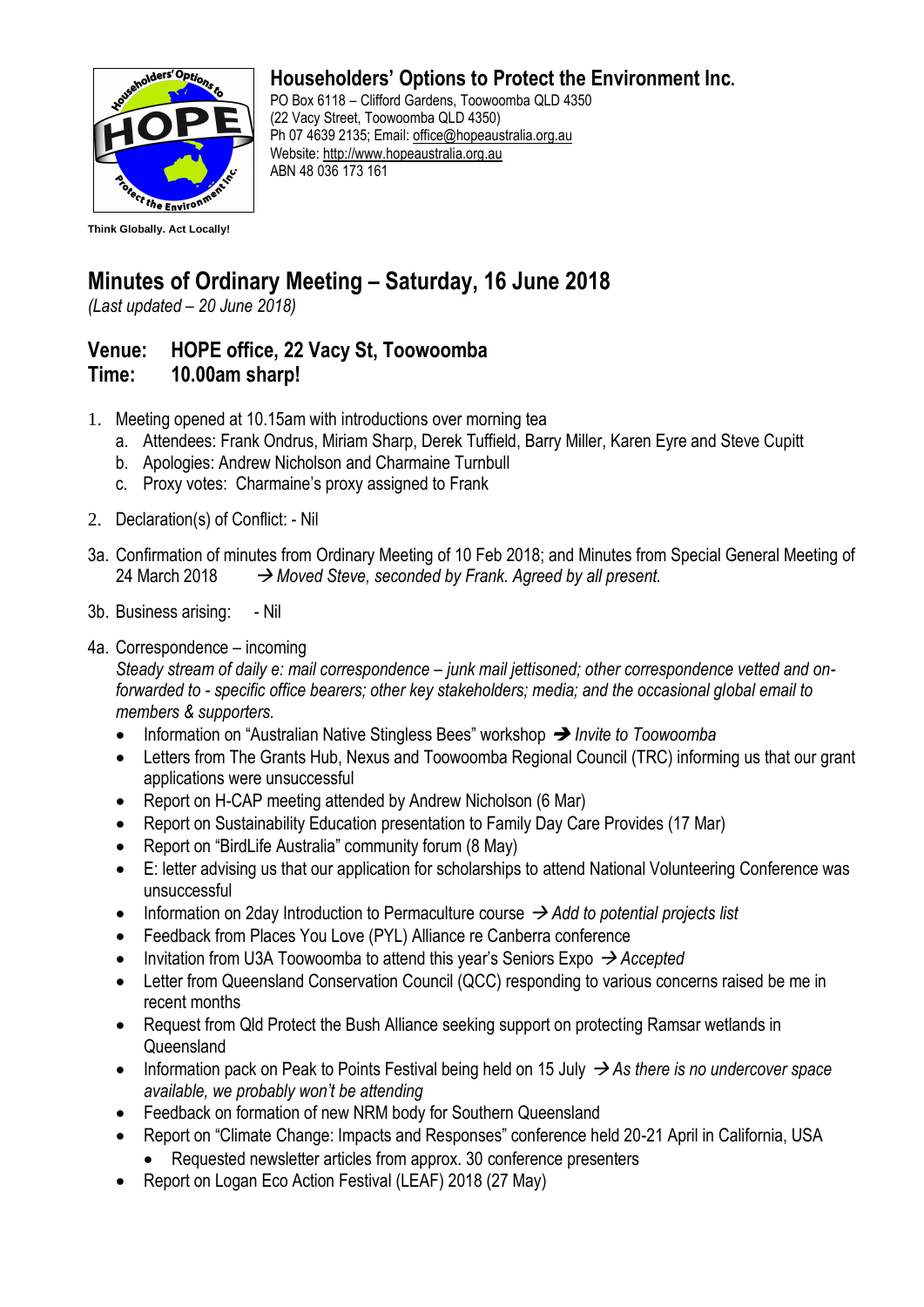- 4b. Correspondence –outgoing
	- See email & hard-copy folders
	- Issued nationally email media releases "Sustainable living with HOPE!" (21/03); "World Heritage Day, 18 Apr 2018" (01/04); and "National Sorry day, 26 May 2018" (01/05)
	- Completed 'online' survey on Coal Seam Gas industry
	- Wrote to Sulo thanking them for their donation of 100 mini bins (13/05)
	- Circulated nationally email promoting BirdLife Australia's new publication "Restoring the Balance: The Case for a New Generation of Australian Environmental Laws"
	- Completed QWaLC Event Questionnaire for "BirdLife Australia community forum (08/05)
- 4c. Business arising from correspondence: Nil
- 5. Reports
	- President/Office Manager's Report Quarterly report tabled. Frank highlighted key office matters especially problems with MS Office s/w and Outlook folders and address book; community forums held; submissions made to WA & Qld State Governments and to Federal Government; grant applications (x7); and accounts paid and donations received
	- Secretary's Report Nil
	- Treasurer's Report
		- $\circ$  Opening balance as at 22 January 2018 = \$2,024.95
		- o Transaction List tabled
		- $\circ$  Closing balance at 15 June 2018 = \$1,017.59
	- Other reports Nil
- 6. Motions
	- (1) To further amend our Constitution as per latest request from Federal Dept of Environment (7 June): Amendment to clause 45B of the HOPE constitution to better reflect the wording/requirements of the Registers Guidelines and Taxation Ruling TR 95/27 as follows:
		- Existing clause:

"*A sub-committee is established to administer the HOPE Public Fund called the HOPE Public Fund Management Committee made up of the three (3) externally nominated persons from the general community."*

- Amended clause: *"A majority of the HOPE Public Fund Management Committee are required to be 'responsible persons' as defined by the Guidelines to the Register of Environmental Organisations."*
- ➔ Moved by Miriam, seconded by Frank. Agreed by all present.
- (2) To close incorrectly named HOPE Inc. Public Fund bank account 404 951 with Westpac **→** Moved Frank, seconded Miriam. Agreed by all present.
- 7. General business
	- Discussion on possible projects
		- Communications strategy campaign of media releases; review of social media; and national marketing campaign  $\rightarrow$  to be discussed in more detail at next meeting
		- Explore funding options for:
			- Nature Journaling workshops see information from Dr Paula Peeters
			- Recycled Art workshops see information from Reverse Garbage (Brisbane)
			- Introduction to Permaculture 2day workshop by Michael Wardle
		- Barry Miller's "Tool Library" proposal → *Has merit on many fronts. Barry & Frank to develop a formal proposal*
		- Steve's 'using drones to survey landscapes' project → *Great idea. Steve to develop a formal proposal*
		- Andrew Nicholson's Art-Science-Nature project → *Ask Andrew to resubmit a proposal*
		- Revisit 'backlog' of lapsed project proposals
	- Other items Nil